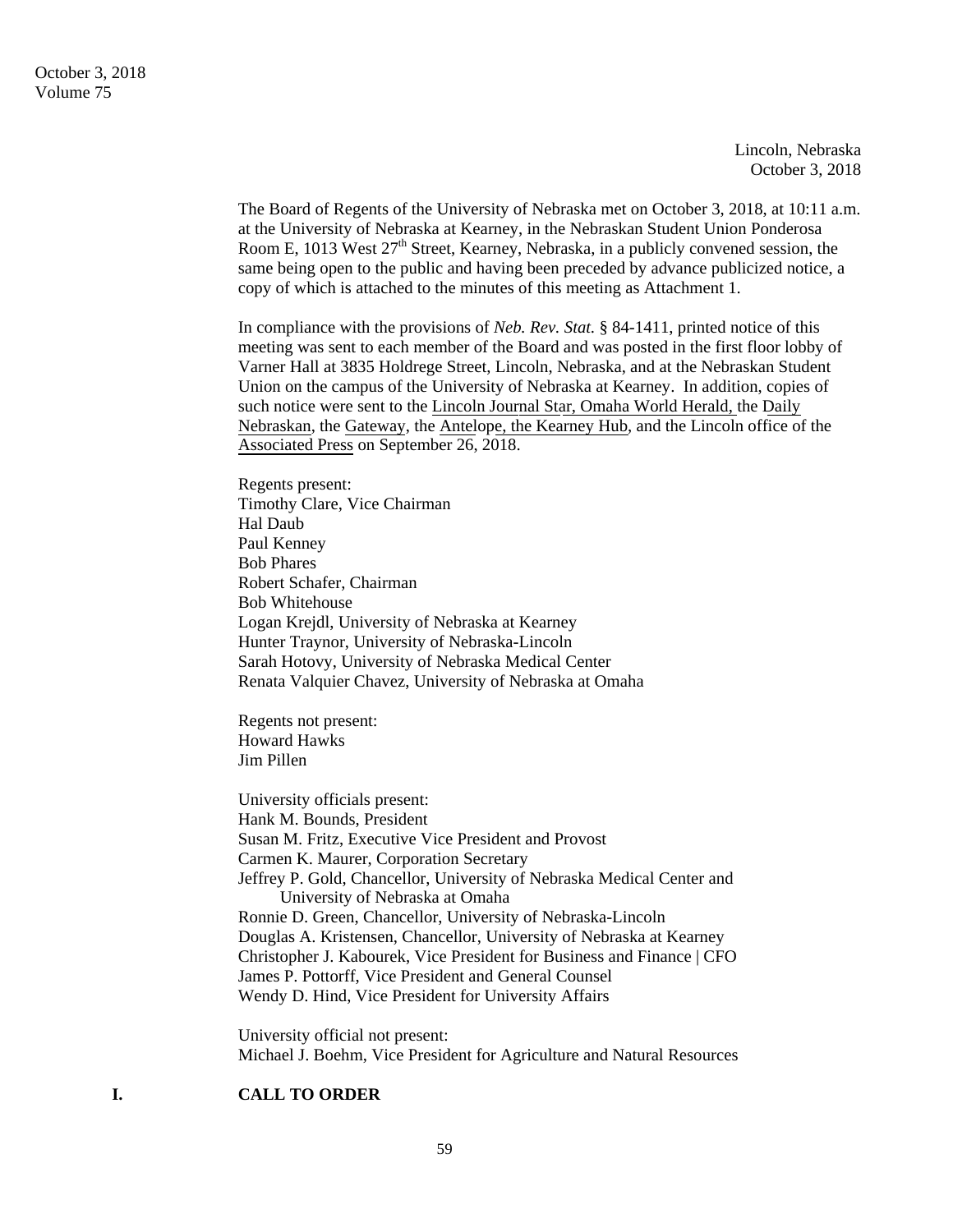## **II. ROLL CALL**

The Board convened at 10:11 a.m. at the University of Nebraska at Kearney, in the Nebraskan Student Union Ponderosa Room E, 1013 West 27<sup>th</sup> Street, Kearney, Nebraska. Attendance is indicated above.

### **III. APPROVAL OF MINUTES AND RATIFICATION OF ACTIONS**

Motion Moved by Kenney and seconded by Whitehouse to approve the minutes and ratify the actions of the regularly scheduled meeting on August 3, 2018.

Action Student Opinion: Voting Aye: Krejdl, Traynor, Valquier Chavez, and Hotovy. Voting Aye: Daub, Kenney, Phares, Schafer, Whitehouse, and Clare. Not present: Hawks and Pillen. Motion carried.

> Chairman Schafer announced a copy of the Open Meetings Act was available from the Assistant Corporation Secretary.

 Chairman Schafer welcomed James Pottorff, Vice President and General Counsel of the University of Nebraska.

#### **IV. KUDOS**

**Regent Whitehouse presented a KUDOS award to Deborah Huryta**, Compliance Manager at the University of Nebraska at Kearney.

**Regent Kenney presented a KUDOS award to Rachel Wenzl**, Institutional Review Board Manager for Research Compliance Services at the University of Nebraska-Lincoln.

**Regent Krejdl presented a KUDOS award to Jerry Parriott**, Business Manager for the Nebraska Business Development Center and Grant Financial Officer within the College of Business Administration at the University of Nebraska at Omaha.

**Regent Daub presented a KUDOS award to John Keenan**, Public Relations Department at the University of Nebraska Medical Center.

#### **V. RESOLUTIONS**

None

### **VI. HEARINGS**

None

#### **VII. PUBLIC COMMENT**

None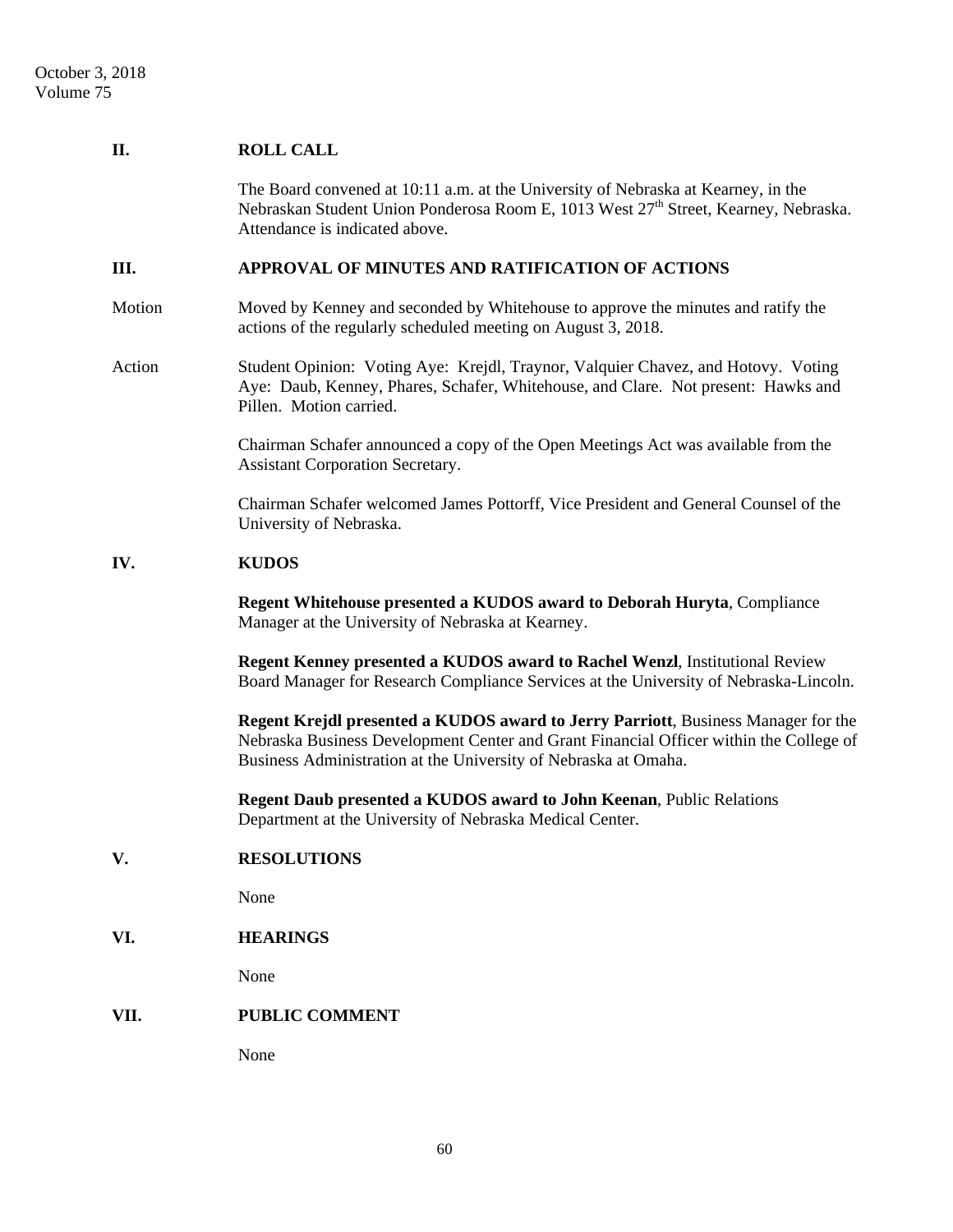# **VIII. UNIVERSITY CONSENT AGENDA**  Motion Moved by Regent Phares and seconded by Regent Krejdl to approve items VIII-A-1, VIII-A-2, VIII-A-3, VIII-A-4, and VIII-A-5 **A. ACADEMIC AFFAIRS**  VIII-A-1 President's Personnel Recommendation VIII-A-2 Approval to Award Degrees and Certificates for the 2018-2019 academic year and 2019 summer sessions at the University of Nebraska at Kearney VIII-A-3 Approval to Award Degrees and Certificates for the 2018-2019 academic year and 2019 summer sessions at the University of Nebraska-Lincoln VIII-A-4 Approval to Award Degrees and Certificates for the 2018-2019 academic year and 2019 summer sessions at the University of Nebraska Medical Center VIII-A-5 Approval to Award Degrees and Certificates for the 2018-2019 academic year and 2019 summer sessions at the University of Nebraska at Omaha Action Student Opinion: Voting Aye: Traynor, Valquier Chavez, Hotovy, and Krejdl. Voting Aye: Kenney, Phares, Schafer, Whitehouse, Clare, and Daub. Not present: Hawks and Pillen. Motion carried. **IX. ADMINISTRATIVE AGENDA A. ACADEMIC AFFAIRS**  Chancellor Kristensen made a presentation highlighting Regent Bob Whitehouse's time as a student and an athlete at the University of Nebraska at Kearney (formerly Kearney State College), his career as a public school educator and administrator, as well as his contributions and continued support for the University of Nebraska. Motion Moved by Phares and seconded by Kenney to approve item IX-A-1 IX-A-1 Approve the award of the title "Regent Emeritus" to Bob Whitehouse Action Student Opinion: Voting Aye: Valquier Chavez, Hotovy, Krejdl, and Traynor. Voting Aye: Kenney, Phares, Schafer, Clare, and Daub. Abstain: Whitehouse. Not present: Hawks and Pillen. Motion carried. Motion Moved by Clare and seconded by Whitehouse to approve item IX-A-2 IX-A-2 Approve amendments to *Board of Regents Policy* RP-4.3.2 Tenure Recommendations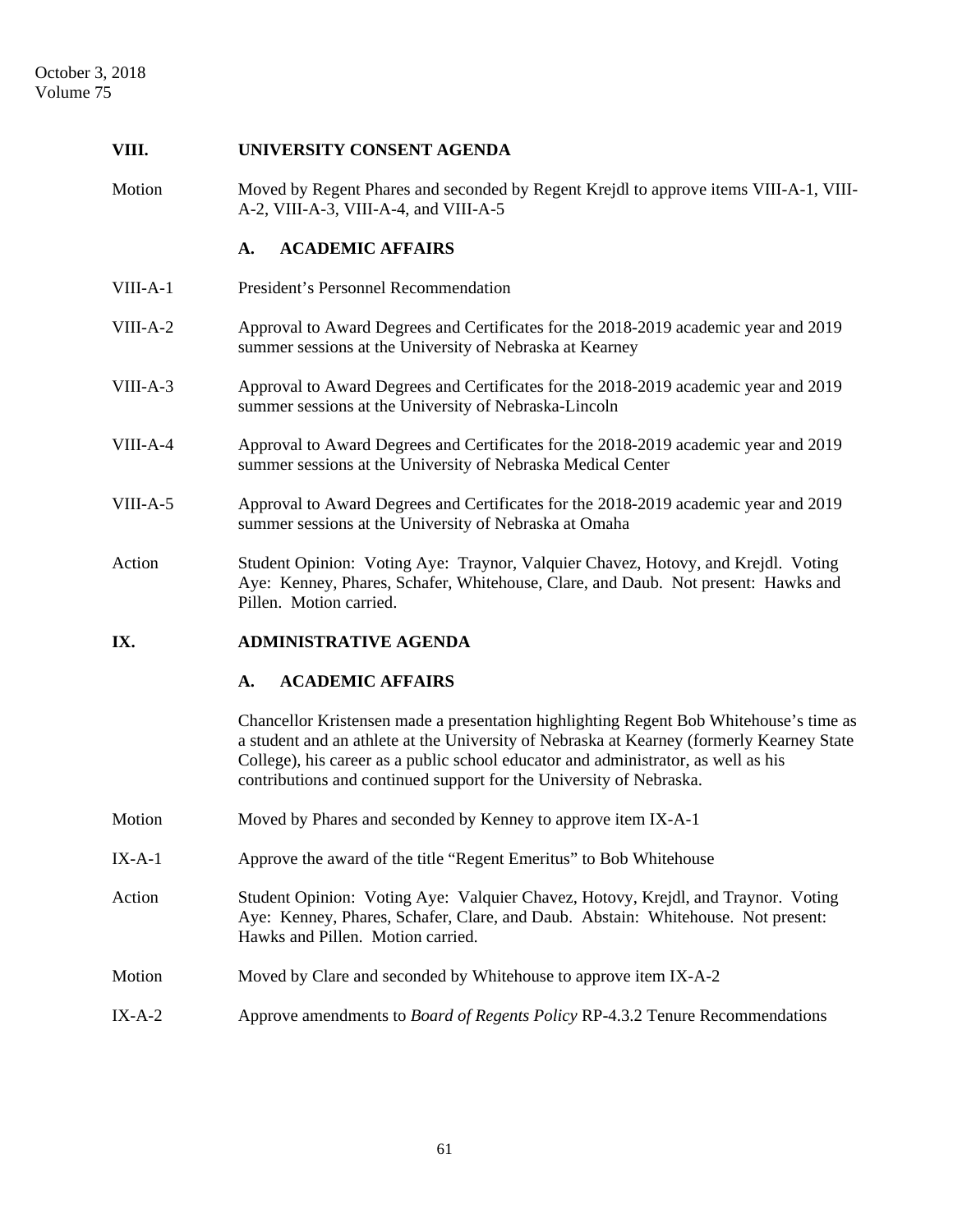|          | RP-4.3.2 Tenure Recommendations Continuous Appointment Report                                                                                                                                                                                                                                                    |
|----------|------------------------------------------------------------------------------------------------------------------------------------------------------------------------------------------------------------------------------------------------------------------------------------------------------------------|
|          | Annually The Board of Regents shall receive the a report listing of those individuals<br>recommended for tenure granted continuous appointments at least one meeting prior<br>to the meeting at which time action is to be taken <sup><math>\frac{1}{2}</math></sup> . For during the previous academic<br>year. |
|          | The UNL Bylaws require that the UNL Chancellor shall inform the Board of Regents<br>if the recommendations of the Chancellor and the appropriate Vice Chancellor differ<br>from the recommendations of a dean or director in tenure cases. <sup>2</sup>                                                          |
|          | There was discussion                                                                                                                                                                                                                                                                                             |
| Action   | Student Opinion: Voting Aye: Hotovy, Krejdl, Traynor, and Valquier Chavez. Voting<br>Aye: Phares, Schafer, Whitehouse, Clare, Daub, and Kenney. Not present: Hawks and<br>Pillen. Motion carried.                                                                                                                |
| Motion   | Moved by Valquier Chavez and seconded by Kenney to approve item IX-A-3                                                                                                                                                                                                                                           |
| $IX-A-3$ | Approval is requested to discontinue the Bachelor of Science degree in Recreation and<br>Leisure Studies in the School of Health and Kinesiology in the College of Education at the<br>University of Nebraska at Omaha                                                                                           |
|          | There was discussion                                                                                                                                                                                                                                                                                             |
| Action   | Student Opinion: Voting Aye: Krejdl, Traynor, Valquier Chavez, and Hotovy. Voting<br>Aye: Schafer, Whitehouse, Clare, Daub, Kenney, and Phares. Not present: Hawks and<br>Pillen. Motion carried.                                                                                                                |
| Motion   | Moved by Whitehouse and seconded by Phares to approve item IX-A-4                                                                                                                                                                                                                                                |
| $IX-A-4$ | Approval is requested to transfer the joint UNK and UNO Master of Fine Arts in Writing<br>program to become the sole academic responsibility of the University of Nebraska at<br>Omaha                                                                                                                           |
|          | There was discussion                                                                                                                                                                                                                                                                                             |
| Action   | Student Opinion: Voting Aye: Traynor, Valquier Chavez, Hotovy, and Krejdl. Voting<br>Aye: Schafer, Whitehouse, Clare, Daub, Kenney, and Phares. Not present: Hawks and<br>Pillen. Motion carried.                                                                                                                |
| Motion   | Moved by Hotovy and seconded by Kenney to approve item IX-A-5                                                                                                                                                                                                                                                    |
| $IX-A-5$ | Approval is requested to discontinue the Bachelor of Arts in Education degree in Theatre<br>Education K-12 in the College of Arts and Sciences (formerly the College of Fine Arts and<br>Humanities) at the University of Nebraska at Kearney                                                                    |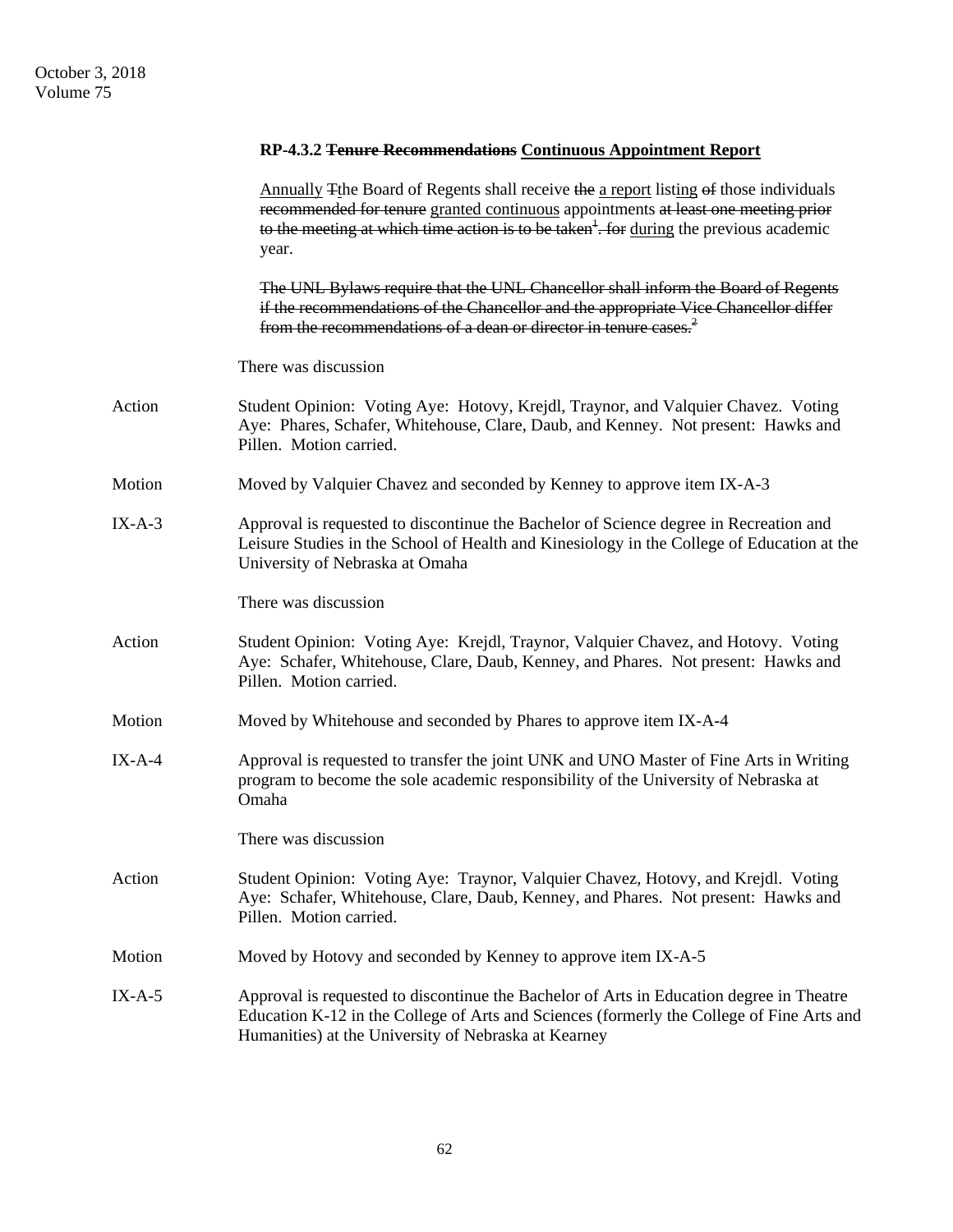| Action   | Student Opinion: Voting Aye: Valquier Chavez, Hotovy, Krejdl, and Traynor. Voting<br>Aye: Whitehouse Clare, Daub, Kenney, Phares, and Schafer. Not present: Hawks and<br>Pillen. Motion carried.                                                                                                   |  |  |
|----------|----------------------------------------------------------------------------------------------------------------------------------------------------------------------------------------------------------------------------------------------------------------------------------------------------|--|--|
| Motion   | Moved by Whitehouse and seconded by Clare to approve item IX-A-6                                                                                                                                                                                                                                   |  |  |
| $IX-A-6$ | Approval is requested to discontinue the Bachelor of Arts, Bachelor of Science, and<br>Bachelor of Arts in Education (7-12) programs in Speech Communication in the College<br>of Arts and Sciences (formerly the College of Fine Arts and Humanities) at the University<br>of Nebraska at Kearney |  |  |
| Action   | Student Opinion: Voting Aye: Hotovy, Krejdl, Traynor, and Valquier Chavez. Voting<br>Aye: Clare, Daub, Kenney, Phares, Schafer, and Whitehouse. Not present: Hawks and<br>Pillen. Motion carried.                                                                                                  |  |  |
|          | <b>B.</b><br><b>BUSINESS AFFAIRS</b>                                                                                                                                                                                                                                                               |  |  |
| Motion   | Moved by Phares and seconded by Hotovy to approve item IX-B-1                                                                                                                                                                                                                                      |  |  |
|          | University of Nebraska                                                                                                                                                                                                                                                                             |  |  |
| $IX-B-1$ | Approve a multiyear contract for Splunk security software                                                                                                                                                                                                                                          |  |  |
|          | There was discussion                                                                                                                                                                                                                                                                               |  |  |
| Action   | Student Opinion: Voting Aye: Krejdl, Traynor, Valquier Chavez, and Hotovy. Voting<br>Aye: Daub, Kenney, Phares, Schafer, Whitehouse, and Clare. Not present: Hawks and<br>Pillen. Motion carried.                                                                                                  |  |  |
|          | University of Nebraska at Omaha                                                                                                                                                                                                                                                                    |  |  |
| Motion   | Moved by Daub and seconded by Kenney to approve item IX-B-2                                                                                                                                                                                                                                        |  |  |
| $IX-B-2$ | Approve the Program Statement for Mammel Hall Addition at the University of Nebraska<br>at Omaha                                                                                                                                                                                                   |  |  |
|          | There was discussion                                                                                                                                                                                                                                                                               |  |  |
| Action   | Student Opinion: Voting Aye: Traynor, Valquier Chavez, Hotovy, and Krejdl. Voting<br>Aye: Kenney, Phares, Schafer, Whitehouse, Clare, and Daub. Not present: Hawks and<br>Pillen. Motion carried.                                                                                                  |  |  |
|          | C.<br>FOR INFORMATION ONLY                                                                                                                                                                                                                                                                         |  |  |
| $IX-C-1$ | University of Nebraska Strategic Planning Framework                                                                                                                                                                                                                                                |  |  |
| $IX-C-2$ | University of Nebraska Strategic Framework Accountability Measures                                                                                                                                                                                                                                 |  |  |
| $IX-C-3$ | Calendar of establishing and reporting accountability measures                                                                                                                                                                                                                                     |  |  |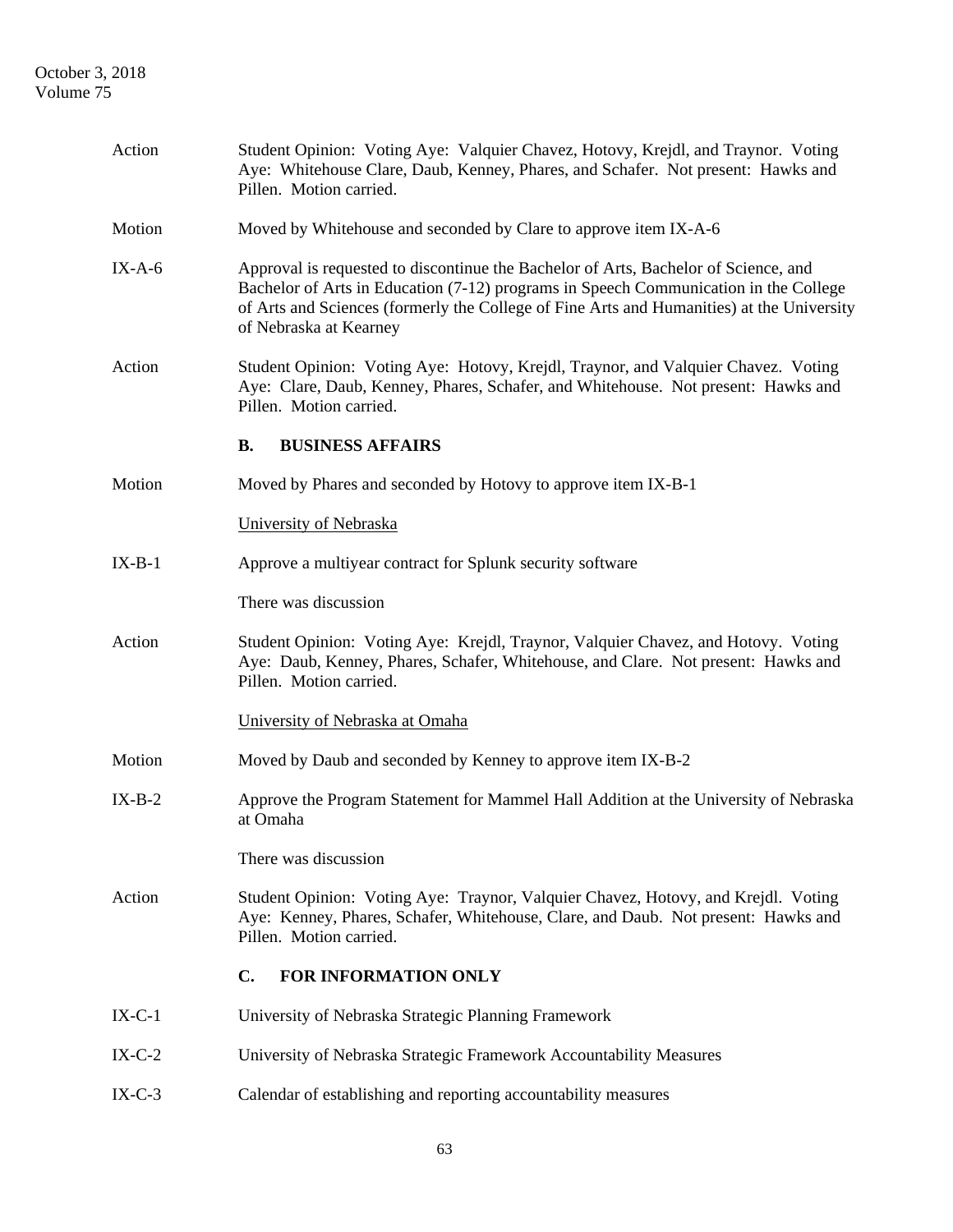| $IX-C-4$  | University of Nebraska Strategic Dashboard Indicators                                                                                                                                                                                                                                                                                              |
|-----------|----------------------------------------------------------------------------------------------------------------------------------------------------------------------------------------------------------------------------------------------------------------------------------------------------------------------------------------------------|
| $IX-C-5$  | Board of Regents agenda items related to the University of Nebraska Strategic Framework                                                                                                                                                                                                                                                            |
| $IX-C-6$  | Amendments to the Bylaws of the Board of Regents, Chapter I, related to The Board of<br>Regents of the University of Nebraska, and Chapter IV, related to Rights and<br>Responsibilities of Professional Staff. This item is presented for information only and will<br>be brought to the Board for approval at its December meeting.              |
|           | <b>REPORTS</b><br>D.                                                                                                                                                                                                                                                                                                                               |
| $IX-D-1$  | Personnel Reports for the period April 1 through June 30, 2018 and FY 2018-19<br>University personnel salaries                                                                                                                                                                                                                                     |
| $IX-D-2$  | Leaves of Absences approved during the period July 1, 2017 through June 30, 2018                                                                                                                                                                                                                                                                   |
| $IX-D-3$  | Review of Multi-Departmental Academic Centers for Research, Teaching, and/or Service                                                                                                                                                                                                                                                               |
| $IX-D-4$  | Renaming the Bachelor of Science in Organizational Communication Comprehensive to<br>the Bachelor of Science in Organizational and Relational Communication Comprehensive<br>in the Department of Communication in the College of Arts and Sciences (formerly the<br>College of Fine Arts and Humanities) at the University of Nebraska at Kearney |
| $IX-D-5$  | Renaming the Bachelor of Music in Musical Theatre to the Bachelor of Music in Musical<br>Theatre Comprehensive in the Department of Music, Theatre and Dance in the College of<br>Arts and Sciences (formerly the College of Fine Arts and Humanities) at the University of<br>Nebraska at Kearney                                                 |
| $IX-D-6$  | Memorandum of Understanding between the University of Nebraska Medical Center and<br>University of Nebraska at Omaha to offer a Master of Science in Nursing/Master of<br><b>Business Administration Dual Degree</b>                                                                                                                               |
| $IX-D-7$  | Intermediate Design report - University of Nebraska at Omaha Arts and Sciences Hall<br>Renovation                                                                                                                                                                                                                                                  |
| $IX-D-8$  | Intermediate Design report - University of Nebraska-Lincoln East Union Renovation                                                                                                                                                                                                                                                                  |
| $IX-D-9$  | Quarterly Status report of Capital Construction Projects                                                                                                                                                                                                                                                                                           |
| $IX-D-10$ | Status report of Six-Year Capital Plan                                                                                                                                                                                                                                                                                                             |
| $IX-D-11$ | Bids and Contracts for the period ended August 22, 2018                                                                                                                                                                                                                                                                                            |
| $IX-D-12$ | Gifts, Grants, Contracts and Bequests accepted during the quarter April 1 through June 30,<br>2018                                                                                                                                                                                                                                                 |
| $IX-D-13$ | Naming of a gallery at the Sheldon Museum of Art the "Kathryn and Marc LeBaron<br>Gallery" at the University of Nebraska-Lincoln                                                                                                                                                                                                                   |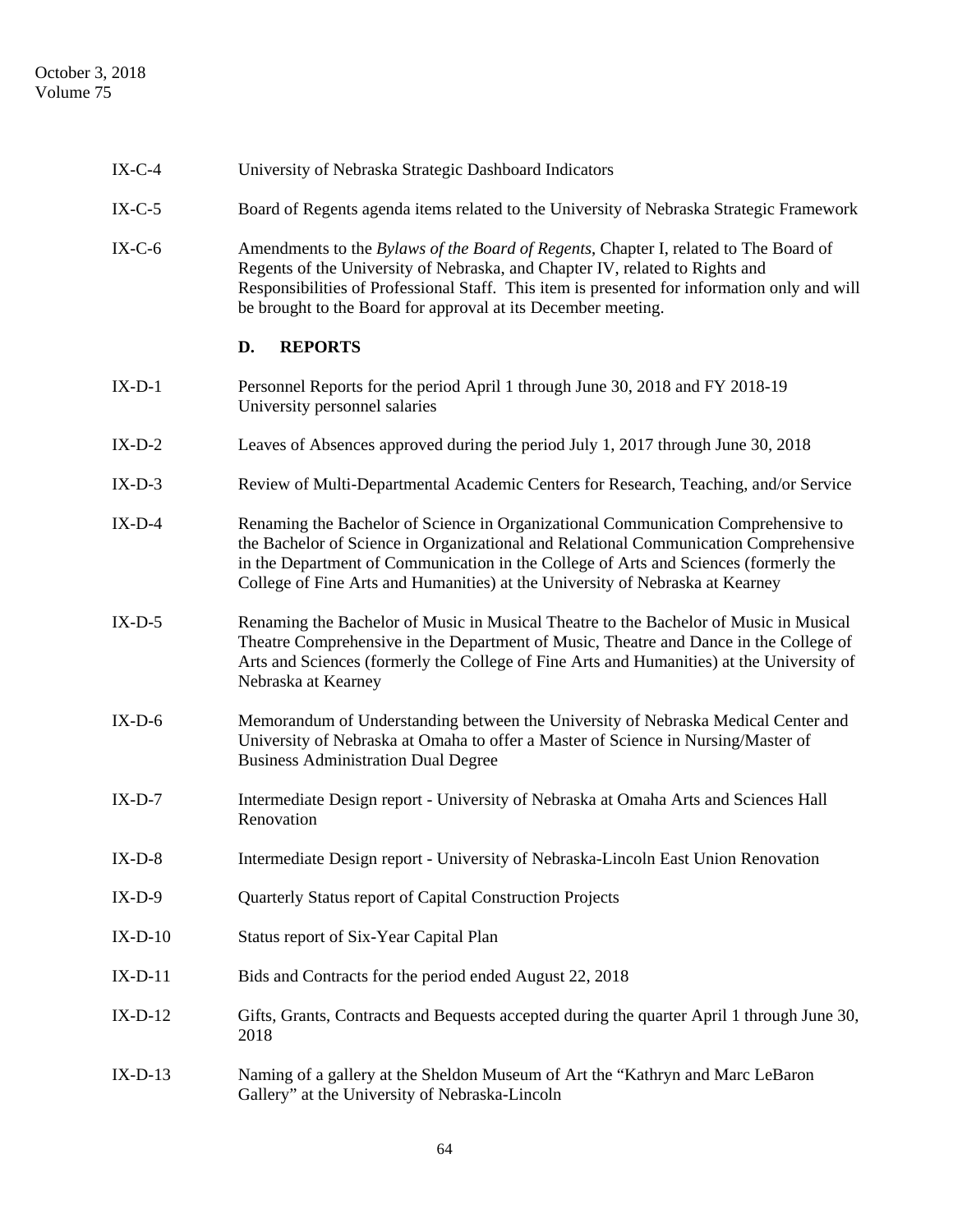| $IX-D-14$ | Naming the new meeting room on first floor of the Nebraskan Student Union the<br>"Antelope Room" and naming Rooms 310 and 312 overlooking Foster Field "Loper Suite"<br>310" and "Loper Suite 312"                                                                                                                                                         |
|-----------|------------------------------------------------------------------------------------------------------------------------------------------------------------------------------------------------------------------------------------------------------------------------------------------------------------------------------------------------------------|
| X.        | <b>ADDITIONAL BUSINESS</b>                                                                                                                                                                                                                                                                                                                                 |
| Motion    | Moved by Hotovy and seconded by Phares that the Board go into closed session as<br>authorized by Neb. Rev. Stat. § 84-1410 for the protection of the public interest, and to<br>prevent needless injury to the reputation of persons who have not requested a public<br>hearing, for the purpose of holding a discussion limited to the following subject: |
|           | • Personnel matters involving members of the university staff.                                                                                                                                                                                                                                                                                             |
|           | Chairman Schafer declared that the closed session would be strictly limited to a discussion<br>of:                                                                                                                                                                                                                                                         |
|           | • Personnel matters involving members of the university staff.                                                                                                                                                                                                                                                                                             |
| Action    | Student Opinion: Voting Aye: Valquier Chavez, Hotovy, Krejdl, and Traynor. Voting<br>Aye: Kenney, Phares, Schafer, Whitehouse, and Clare. Not present: Daub, Hawks, and<br>Pillen. Motion carried.                                                                                                                                                         |
|           | The Board went into closed session at 10:55 a.m. The Board reconvened the open meeting<br>at 11:37 a.m.                                                                                                                                                                                                                                                    |
| XI.       | <b>ADJOURNMENT</b>                                                                                                                                                                                                                                                                                                                                         |
|           | There being no further business, the meeting was adjourned by Chairman Schafer at<br>11:38 a.m.                                                                                                                                                                                                                                                            |
|           | Respectfully submitted,                                                                                                                                                                                                                                                                                                                                    |
|           |                                                                                                                                                                                                                                                                                                                                                            |
|           | Carmen K. Maurer                                                                                                                                                                                                                                                                                                                                           |
|           | <b>Corporation Secretary</b>                                                                                                                                                                                                                                                                                                                               |

Robert M. Schafer Chairman of the Board

\_\_\_\_\_\_\_\_\_\_\_\_\_\_\_\_\_\_\_\_\_\_\_\_\_\_\_\_\_\_\_\_